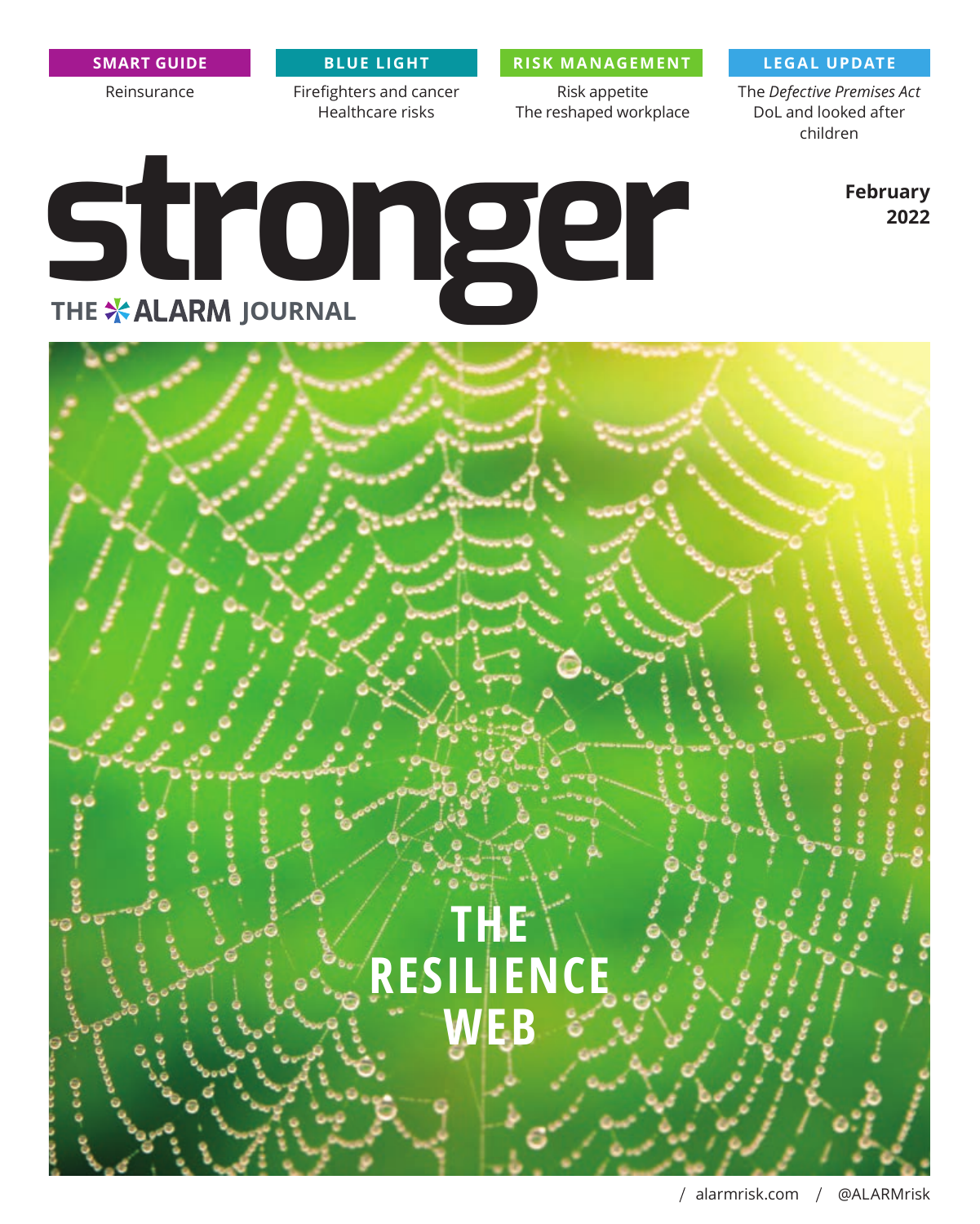# **Do firefighters cancer risk too? HAVE TO FIGHT**

Firefighters are exposed to toxic atmospheres and dangerous carcinogens while fulfilling their duties, but what is the direct relationship with firefighting related cancers?

> AUTHORS: **Liam Bedford**, Senior Associate and **Philippa Craven**, Partner, Kennedys.

**Bas**<br> **Bas**<br> **many** c<br> **Howev**<br> **tragedy**<br> **doos** the **Based on today's** accepted research, (save for asbestos) there is currently insufficient data to link many cancers with the operational duties of firefighters. However, in recent years and in light of the Grenfell tragedy, the spotlight has focused on fire safety. What does this mean for firefighters in an occupational disease context?

> Until recently, health & safety guidance was issued to all fire brigades by the Home Office in letters and circulars to chief fire officers. Today, guidance is still issued by central government, but individual brigades have more responsibility for their own health & safety guidance, and the procedures have advanced remarkably over the last 20 years.

> The Home Office guidance was created by the Central Fire Brigades Advisory Council (CFBAC), a body involving chief fire officers, councils, the Fire Brigades Union,

Her Majesty's Inspectorate of Constabulary and Fire & Rescue Services (HMICFRS), and the Health and Safety Executive (HSE). From the mid-1970s, the CFBAC established the standing committee on toxic hazards, which considered the risks to firefighters posed by exposure to chemicals. It also issued specific guidance on topics such

**Thankfully the days are gone where a firefighter would be judged by the ability to operate in a burning building and 'eat smoke'.**

as isocyanates, asbestos, and fertilizers.

Thankfully the days are gone where a firefighter would be judged by the ability to operate in a burning building and 'eat smoke'. It is now routine to deploy positive pressure breathing apparatus extensively on the fire ground, with dynamic risk assessment and a greater awareness of potential risks posed by general smoke and chemicals. Likewise, in the events after a fire is extinguished, there are ongoing risk assessments and deployment of personal protective equipment. This continual development of operational procedures over the last 50 years has greatly reduced firefighter's exposure to harmful substances.

The World Health Organisation (WHO) first studied firefighter cancer risks in *IARC Monographs on the evaluation of carcinogenic risks to humans, volume 98 painting, firefighting and shift work* (*Monographs*). The *Monographs* are

> regarded as authoritative studies of whether particular agents are capable of causing cancer and the extent of any identified risk.

> The World Health Organisation (WHO) concluded there 'was only limited evidence that occupational exposures as a fireman caused cancer. It listed the occupation as only 'possibly carcinogenic'.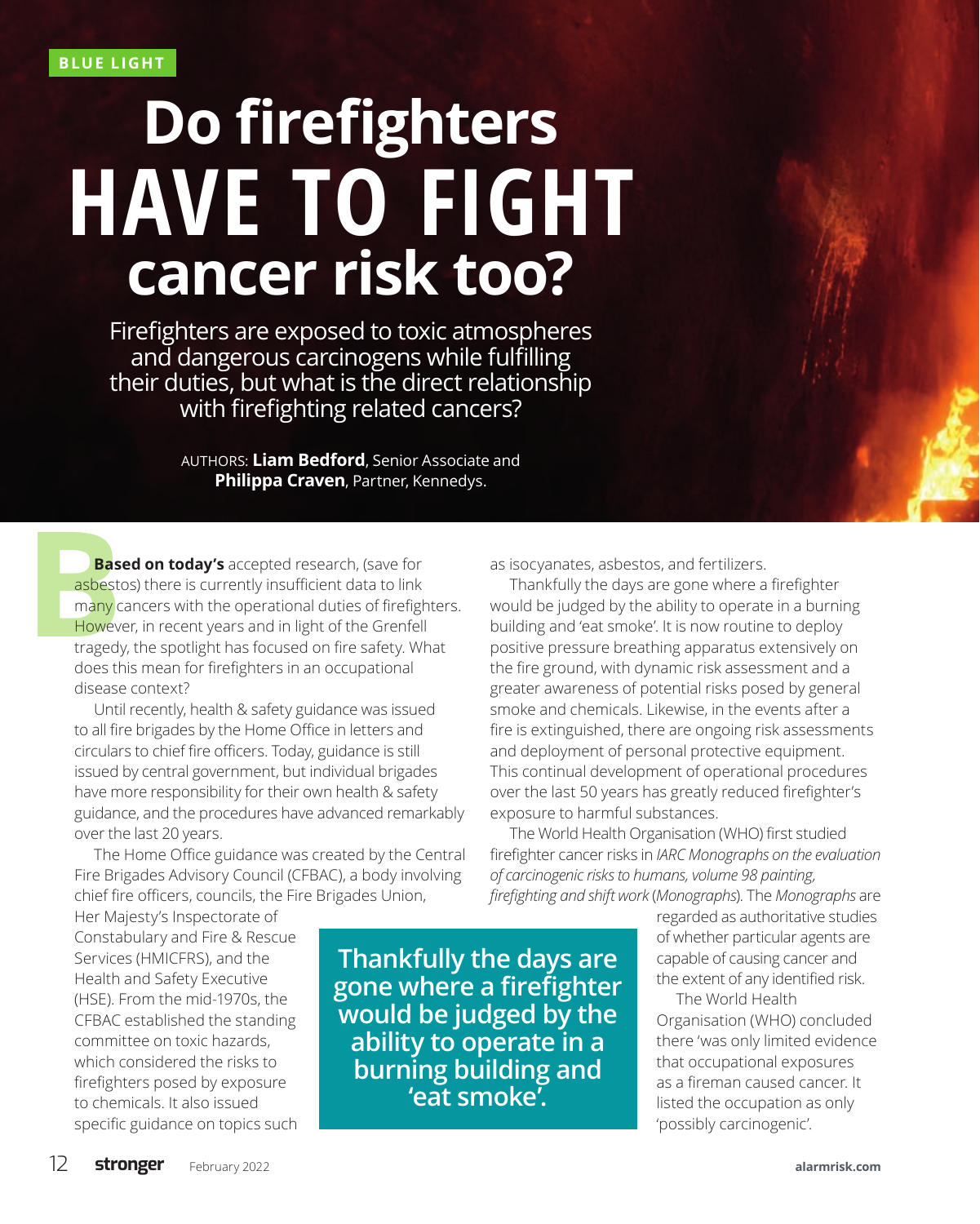

### **The Industrial Injuries Advisory Council (IIAC)**

Following Parliament's Environmental Audit Committee (EAC) reporting on the Grenfell Fire (25 March 2021) the Industrial Injuries

**The IIAC decided not to recommend prescription for cancer in firefighters but will continue to monitor the issues closely.**

They consider whether the chances of developing a particular cancer have been doubled by exposure to a particular agent, which requires careful examination of epidemiology. Excepting mesothelioma, there has been

Advisory Council (IIAC) considered the risk of cancer in firefighters. To compile their report, they undertook a comprehensive review of published literature and data collated between 2006 and 2020, including the *Monographs*.

### **The headline summary of their findings are<sup>1</sup> :**

 $\blacksquare$  There is substantial evidence that firefighters may be potentially exposed to a complex mixture of substances, including several carcinogens.

 $\blacksquare$  There is consistent evidence, however, that mortality and cancer incidence in fire fighters for all cancers considered together do not show any excess risk when compared to the general population.

■ There were small, elevated risks in respect of prostate cancer, testicular cancer and non-Hodgkin-lymphoma.

Where cancer is concerned, both the IIAC and civil courts adopt the doubling of the risk test when considering if an exposure has caused the condition. no consistent evidence that the risk of any cancer type is more likely to be caused due to firefighting, and evidence has not shown doubling of the risk.

The IIAC decided not to recommend prescription for cancer in firefighters but will continue to monitor the issues closely. However, the Report highlighted both the potential for exposure to chemicals above workplace limits and the importance of deploying proper personal protective and operational procedures.

The Fire Brigade Union commissioned an independent report in November 2020 from the University of Central Lancashire, which does suggest a heightened risk to firefighters, and which also provides clear guidance on how to minimise the risks of exposure to toxic carcinogens. The increased awareness of the potential cancer risk faced by firefighters may result in an increase in claim volumes. However, based on the present epidemiological evidence, any claims brought for non-asbestos related cancers require scrutiny to ensure there is a clear doubling of the risk.